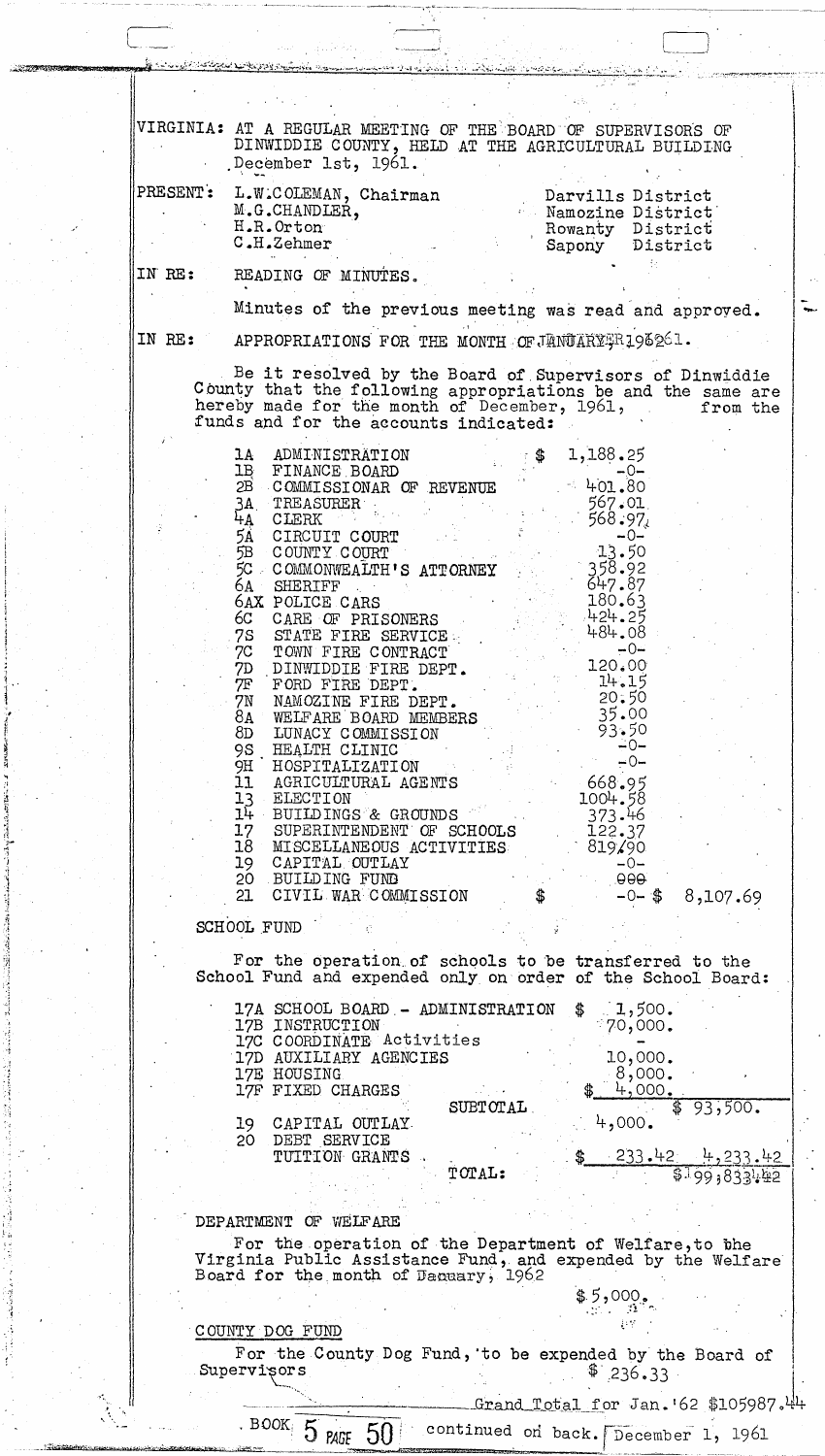Board minutes  $Page - 2 -$  December 1, 1961 IN RF: RFADING OF THE MINUTES, DISPENSED WITH. On motion duly made and carried, the reading of the minutes of the previous meeting were dispensed with. IN RE: ALLOWANCF OF CLAIMS·AND SAIARIES.  $\begin{bmatrix} 0 & 0 & 0 \\ 0 & 0 & 0 \end{bmatrix}$  on motion duly made and carried, it is ordered by the Board that the salaries and accounts against the General Revenue Fund of the County for the month of December, 1961, amounting to \$8,107.69 be allowed and checks numbering 2166 through 2335, both inclusive, be issued, therefor, payable out of the General Revenue Fund of the County, said claims having been audited and approved<br>by the Board. o IN RE: ALLOWANCE AGAINST THE DOG FUND OF THE COUNTY. On motion duly made and carried, it is ordered that the salary of \$208.33 be paid to the Dog Warden and that the claims amounting to \$2S.00 be allowed, and checks numbering D-137 through D-143, both inclusive, be issued, therefor, payable out of the  $\overline{\mathsf{D}}$ Dog Fund of said County. IN HE: TREASURER'S REPORT, MONTH OF DECEMBER, 1961. F. E. Jones, Treasurer having submitted a written financial report, same was ordered filed with the papers of the board for the month of December. IN RE: HEALTH CENTER BUILDING - FIRE. H. B. Batte, Clerk reported that a small fire had been found in the basement of the Health Center building on November 2Sth and slight damage had been done to the walls of the ceiling from smoke. The Clerk was instructed to contact Mrs. Margaret Rives Ticker, Insurance agent for claim. HILLSIDE DRIVE IN WESTERN HILLS SUBDIVISION ADDED TO SECONDARY IN RE: SYSTEM. It appearing to the Board that Hillside Drive in Section 2 of Western Hills Subdivision beginning at a point on Halcun Drive extending in an easterly direction thence in a northerly direction a total distance of 0.11 miles to intersection of Halcun Drive has been constructed and surfaced in accordance with the State Highway Specifications. And it further appearing to the Board that plat of this subdivision duly recorded shows this street to be fifty feet (50') in width. Said plat being recorded in P. B. #3 page 107 and Owner Consent and Dedication being recorded June 2nd, 1961 in P. B. #3 Page lOS. . Motion was duly made and carried that the State Highway Department be requested to add this street to the State Secondary <sup>I</sup>Road System in Dinwiddie County with provisions that the subdivide furnish the State Highway Department with required bond and maintenance fee. HALCUN DRIVE IN WESTERN HILLS SUBDIVISION ADDED TO SECONDARY SYSTEM. IN RE: It appearing to the board that Halcun Drive in Section 1<br>and 2 of Western Hills Subdivision starting at a point on Route<br>- 613 extending in a westerly direction and thence in a southerly direction a total distance of 0.30 miles to intersection of Hill- $\mathbb{V}$  side Drive has been constructed and surfaced in accordance with State Highway Specifications.  $\frac{\sqrt{2}}{\sqrt{2}}\int\limits_{-\sqrt{2}}^{\sqrt{2}}\int\limits_{-\sqrt{2}}^{\sqrt{2}}\int\limits_{-\sqrt{2}}^{\sqrt{2}}\int\limits_{-\sqrt{2}}^{\sqrt{2}}\int\limits_{-\sqrt{2}}^{\sqrt{2}}\int\limits_{-\sqrt{2}}^{\sqrt{2}}\int\limits_{-\sqrt{2}}^{\sqrt{2}}\int\limits_{-\sqrt{2}}^{\sqrt{2}}\int\limits_{-\sqrt{2}}^{\sqrt{2}}\int\limits_{-\sqrt{2}}^{\sqrt{2}}\int\limits_{-\sqrt{2}}^{\sqrt{2}}\int\limits_{-\sqrt{2}}^{\sqrt{2}}\int\limits_{-\sqrt{2}}^{\sqrt{2}}$ And it further appearing to the Board that plat of this subdivision duly recorded shows this street to be fifty feet (50') in width. Said plat being recorded in P. B. #3 page 85 & 107 and Owners Consent and Dedication being recorded June 2nd, 1961 in P. B. #3 page lOS.  $\mathbf{r}$ E3 .......:..:.....:...:.:......;:.::~.:....\_-~ \_\_ -'\_ ~~~ .. J.,L:; .. :';,.:.;s.~ -. ~ '. ..... .. •. \_.' <sup>~</sup> <u>ેલ કર્યું છે.</u><br>જોવાડી

> $\sim$   $\sim$ I *- \_.j*

 $\sqrt{1-\frac{1}{2}+\cdots+\frac{1}{2}}$ ~c=, \_\_\_ )

-'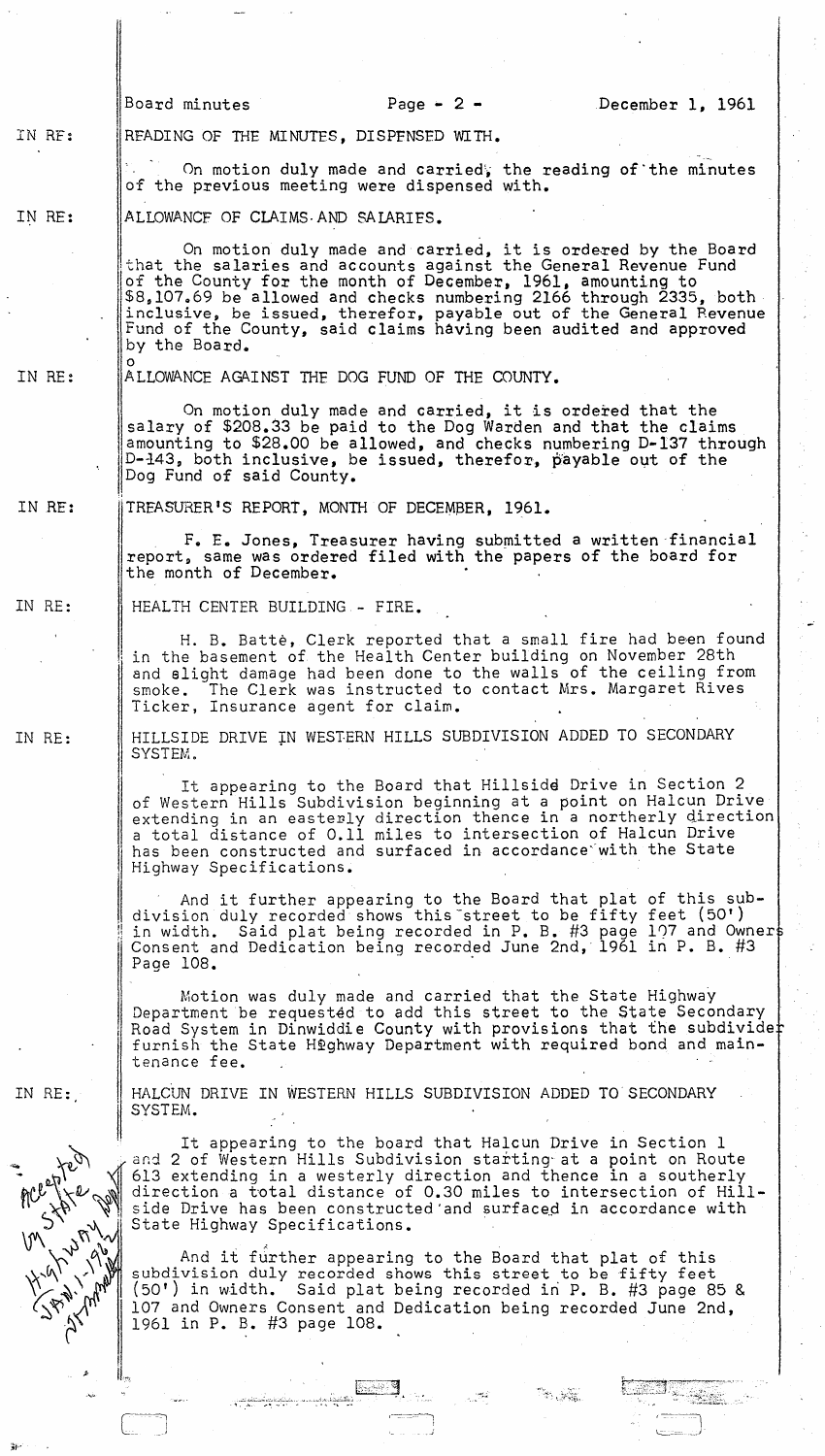|        | Board minutes<br>Page $-3$ $-$<br>December 1, 1961                                                                                                                                                                                                                                                                                                                                       |  |
|--------|------------------------------------------------------------------------------------------------------------------------------------------------------------------------------------------------------------------------------------------------------------------------------------------------------------------------------------------------------------------------------------------|--|
|        | Motion was duly made and carried that the State Highway<br>Department be requested to add this street to the State Secondary<br>Road System in Dinwiddie County with provisions that the subdivider<br>furnish the State Highway Department with required bond and main-<br>tenance fee.                                                                                                 |  |
| IN RE: | AREA COUNTY MEETING.                                                                                                                                                                                                                                                                                                                                                                     |  |
|        | Upon the request of L. W. Coleman, motion was duly made and<br>carried that the area county meeting scheduled for December<br>1961, be moved up to January 8, 1962, at 4 o'clock P. M. at<br>Sunnyside McKenney High School, dinner with McKenney Ruritan<br>members.                                                                                                                    |  |
| IN RE: | COUNTY AUDIT.                                                                                                                                                                                                                                                                                                                                                                            |  |
|        | Mr. Bristow with Harry N. James and Company discussed the<br>audit of the county books and records of the County for the year<br>ending June 30, 1961 and reported to the Board that he found the<br>Treasurer's records in excellent condition.                                                                                                                                         |  |
| IN RE: | AUDIT CONTRACT, HARRY N. JAMES AND COMPANY.                                                                                                                                                                                                                                                                                                                                              |  |
|        | A letter from Mr. V. Lee Parker of Harry N. James and Company<br>dated November 305h was received quoting a price of \$700.00 to<br>conduct an audit of the books and records of Dinwiddie County and<br>furnish three copies of the audit to the Auditor of Public Accounts<br>and the usual number to the county officers.                                                             |  |
|        | Motion was duly made and carried that this offer be accepted.                                                                                                                                                                                                                                                                                                                            |  |
| IN RE: | STREET LIGHT, ROUTE 460.                                                                                                                                                                                                                                                                                                                                                                 |  |
|        | Mr. M. G. Chandler having investigated a request for the<br>installation of a street light on Route 460 near the residence<br>of Mrs. T. R. Graham and it appearing from his report that the<br>light is needed, motion was duly made and carried that a 2500 lumen<br>street light be installed by Virginia Electric & Power Company and<br>adddd to the county's street light account. |  |
| IN RE: | STREET LIGHT, FORT LEE ROAD.                                                                                                                                                                                                                                                                                                                                                             |  |
|        | Mr. M. G. Chandler having investigated a request for the<br>installation of two street lights on Fort Lee Road, and it appearing<br>from his report that the street lights are needed, motion was duly<br>made and carried that two 2500 lumen street lights be installed<br>by Virginia Electric & Power Company and added to the county's<br>street light account.                     |  |
| IN RE: | PLAT - T. F. BALL PROPERTY.                                                                                                                                                                                                                                                                                                                                                              |  |
|        | A plat of property purchased by T. F. Ball situated in Namozine<br>District on Route 670 having been presented for this Board's<br>approval and same being approved by the Department of Health,                                                                                                                                                                                         |  |
|        | Motion was duly made and carried that this plat be approved<br>and recorded in the Clerk's Office.                                                                                                                                                                                                                                                                                       |  |
| IN RE: | PARCEL OF LAND * RICHARD LANE.                                                                                                                                                                                                                                                                                                                                                           |  |
|        | A plat of property purchased by Richard Lane situated in<br>Rowanty District, Dinwiddie County, Virginia, containing 2.2 acres,<br>situate at Dinwiddie Courthouse, having been presented for this<br>Board'd approval and same being approved by the Department of<br>Health,                                                                                                           |  |
|        | Motion was duly made and carried that this plat be approved<br>and recorded in the Clerk's Office.                                                                                                                                                                                                                                                                                       |  |
| IN RE: | SHERIFF'S DEPARTMENT - ADDITIONAL ALLOWANCE.                                                                                                                                                                                                                                                                                                                                             |  |
|        | A. H. Burton, Sheriff having requested additional allowance<br>of \$50.00 for stationery, office supplies and printing and                                                                                                                                                                                                                                                               |  |
|        | $\cdot$ BOOK $\sim$ 5.<br>$Z^*$                                                                                                                                                                                                                                                                                                                                                          |  |

المجاج تهجهج وتدافقه

 $\tau^{\rm S2}_\text{eff}$ 

BOOK 5 PAGE 51 continued on back. December 1, 1961